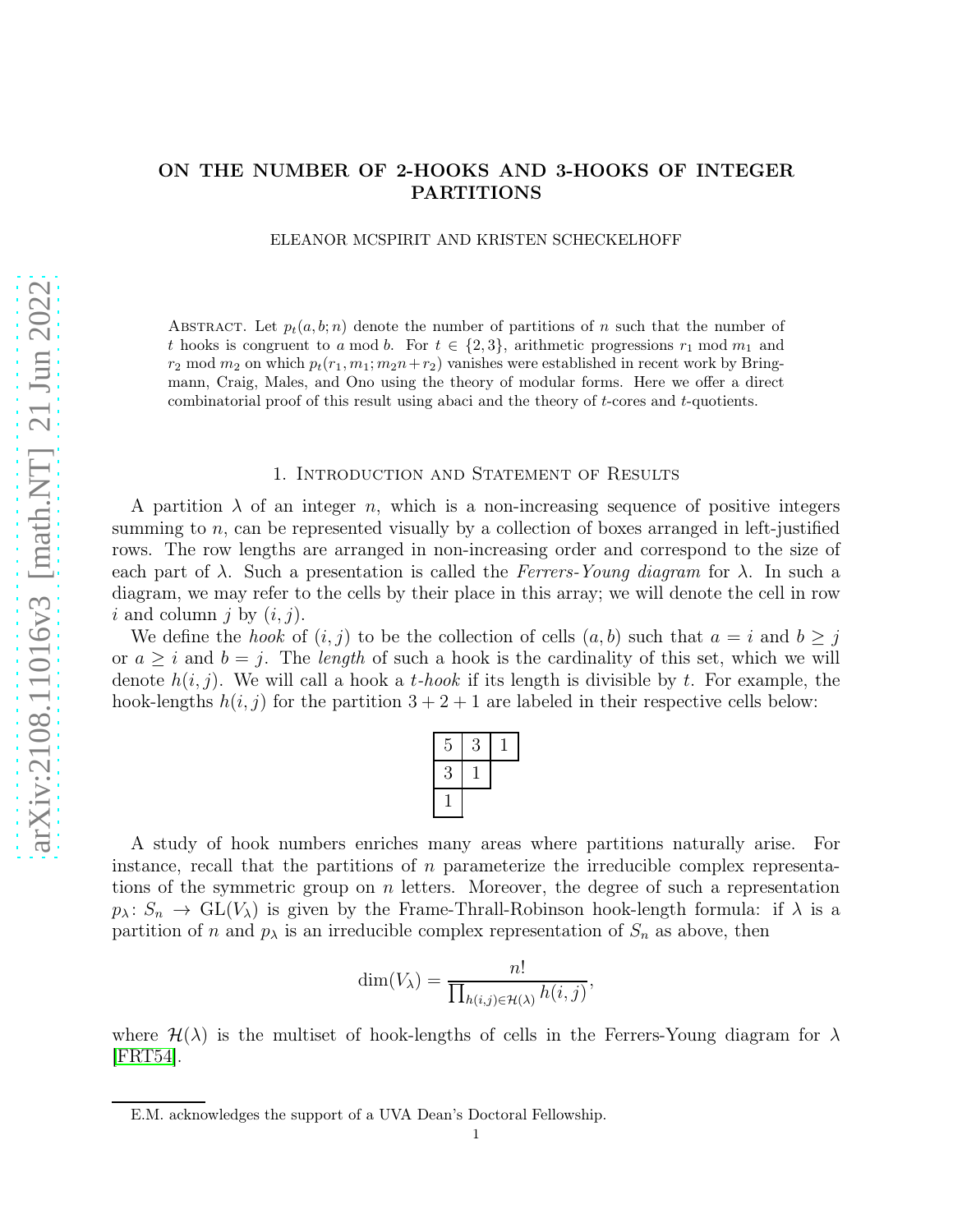Further, recall the famous q-series identities of Euler and Jacobi:

$$
q \prod_{n=1}^{\infty} (1 - q^{24n}) = q - q^{25} - q^{49} + q^{121} + q^{169} - \dots
$$
  

$$
q \prod_{n=1}^{\infty} (1 - q^{8n})^3 = q - 3q^9 + 5q^{25} - 7q^{49} + 11q^{121} - \dots
$$

These identities appear as specializations of the Nekrasov-Okounkov hook-length formula, which is derived by taking a z-deformation of the generating function for the partition function. In particular, for any complex number  $z$ , we have

$$
\prod_{n=1}^{\infty} (1 - q^n)^{z-1} = \sum_{\lambda} q^{|\lambda|} \prod_{h(i,j) \in \mathcal{H}(\lambda)} \left(1 - \frac{z}{h(i,j)^2}\right).
$$

This result, in which hook-lengths prominently appear, constitutes a significant generalization of many new and classical number-theoretic results on q-series.

We are motivated to explore the the number of  $t$ -hooks across all partitions of size  $n$  in an attempt to obtain an analogue of Dirichlet's theorem on primes in arithmetic progressions. There has been recent work on the distribution of partitions where the number of t-hooks lie in a fixed progression, and it turns out that – unlike in Dirichlet's theorem – equidistribution does not in general hold. Going beyond unequal distribution, there are situations where such counts are identically zero. For example, consider the following results of [\[BCMO21\]](#page-6-1) for congruence classes of the number of 2-hooks mod 3 for selected integers n:

| $\boldsymbol{n}$ | $p_2(0,3;n)$     | $p_2(1,3;n)$     | $p_2(2,3;n)$ |
|------------------|------------------|------------------|--------------|
| 300              | $\approx 0.7347$ | $\approx 0.2653$ |              |
|                  |                  |                  |              |
| 600              | $\approx 0.6977$ | $\approx 0.3022$ |              |
| 900              | $\approx 0.6837$ | $\approx 0.3163$ |              |
|                  |                  |                  |              |
| 4500             | $\approx 0.6669$ | $\approx 0.3330$ |              |
| 4800             | $\approx 0.6669$ | $\approx 0.3330$ |              |
| 5100             | $\approx 0.6668$ | $\approx 0.3331$ |              |

This example highlights one of the more striking examples of the unequal distribution of t-hooks that has been observed in recent work: see [\[CP21\]](#page-6-2) and [\[BCMO21\]](#page-6-1). In particular, these results construct arithmetic progressions where these counts are identically zero. The existing proofs make use of the theory of theta functions to find exact formulas for the asymptotic behavior of the number of t-hooks in a particular arithmetic progression. In this note, however, we argue the following result directly by appealing to the combinatorial study of hook-lengths through abaci:

<span id="page-1-0"></span>**Theorem 1.1.** ([\[BCMO21\]](#page-6-1) Theorem 1.3) Let  $\left(\frac{1}{\ell}\right)$  denote the Legendre symbol and  $\text{ord}_{\ell}(n)$ the  $\ell$ -adic valuation of n. Then the following are true.

(1) If  $\ell$  is an odd prime and  $a_1, a_2$  are integers for which  $\left(\frac{-16a_1+8a_2+1}{\ell}\right) = -1$ , then we have

$$
p_2(a_1, \ell; \ell k + a_2) = 0.
$$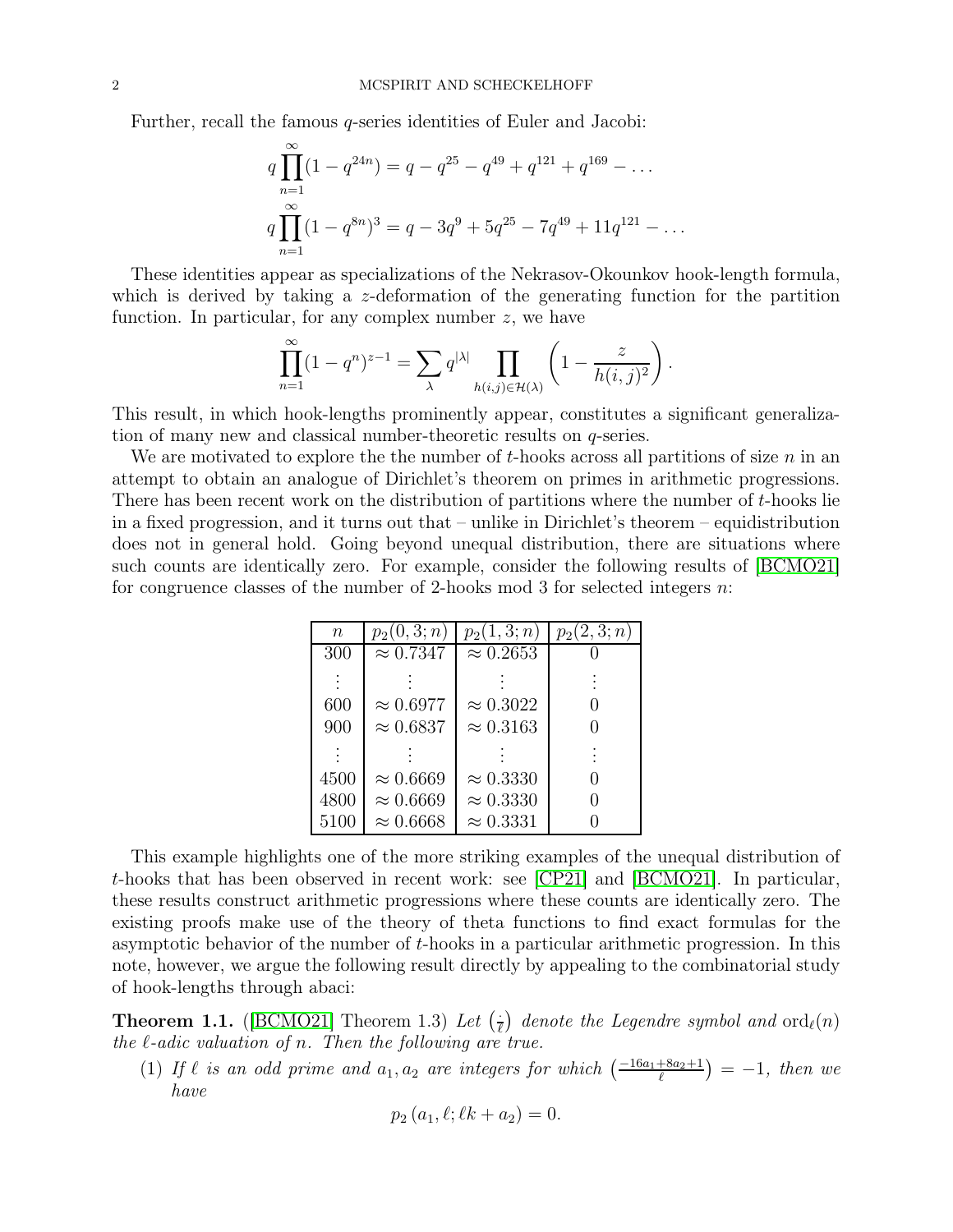(2) If  $\ell \equiv 2 \mod 3$  is prime and  $a_1, a_2$  are integers for which  $\text{ord}_{\ell}(-9a_1 + 3a_2 + 1) = 1$ , then we have

$$
p_3(a_1, \ell^2; \ell^2 k + a_2) = 0.
$$

**Example 1.2.** Let  $\ell = 5$ ,  $a_1 = 1$  and  $a_2 = 1$ . Observe that  $\left(\frac{-16a_1 + 8a_2 + 1}{5}\right) = -1$  and ord<sub>5</sub> $(-9a_1 + 3a_2 + 1) = 1$ . Thus, if  $n \equiv 1 \mod 5$ , we have  $p_2(1, 5, n) = 0$ ; i.e., there does not exist a partition  $\lambda$  of n where the number of 2-hooks of  $\lambda$  is equivalent to 1 mod 5. Likewise, if  $n \equiv 1 \mod 25$ , then  $p_3(1, 25; n) = 0$ .

In the following sections we make use of a well-known bijection between integer partitions and their decompositions into  $t$ -cores and  $t$ -quotients. We are then able to approach the theorem directly using the theory of abaci and a naturally-appearing positive definite binary quadratic form intimately related to the problem.

## 2. NUTS & BOLTS

2.1. Cores and Quotients. Fix an integer  $t$ . A partition which does not contain any t-hooks is called a t-core. We may construct a t-core  $\lambda$  from an arbitrary partition  $\lambda$  by removing rim t-hooks from the Ferrers-Young diagram of  $\lambda$ . Moreover, this t-core is unique. To this end, [\[GKS90\]](#page-6-3) describe an algorithm for finding both the core and quotient of a partition by systematically removing rim-hooks from  $\lambda$  to build a t-quotient and arrive at the t-core of a partition.

The following is a well-known bijection which identifies a partition with its t-core and a t-tuple of partitions called its t-quotient. In particular, let  $P$  denote the space of all partitions,  $c_t(P)$  all t-core partitions, and  $q_t(P)$  the space of t-quotients, which is isomorphic to the direct product of t copies of P. Then the bijection  $\varphi: P \to c_t(P) \times q_t(P)$  is given by

$$
\varphi(\lambda) = (\tilde{\lambda}, \lambda_0, ..., \lambda_{t-1}).
$$

In particular, we have

(1) 
$$
|\lambda| = |\tilde{\lambda}| + t \cdot \sum_{i=0}^{t-1} |\lambda_i|.
$$

This decomposition is classical and gives rise to the fact that for a given partition  $\lambda$ , the size of its corresponding t-quotient given by  $\sum_{i=0}^{t-1} |\lambda_i|$  is a count of the number of t-hooks contained in  $\lambda$  (for example, see [\[Ols93\]](#page-6-4), Theorem 3.3). In order to make full use of the content of this bijection, we will revisit this result in the context of abaci theory.

2.2. **Abaci.** We may encode the data of a partition  $\lambda$  of n in an abacus. Let  $\lambda = {\lambda_1 \geq \lambda_2}$  $\lambda_2 \geq \ldots \lambda_s > 0$ . For each  $1 \leq i \leq s$  define the *i*th *structure number*  $B_i$  by  $B_i = \lambda_i - i + s$ ; i.e., the structure number  $B_i$  is the hook number of the entry in the *i*th row and first column of the Young diagram.

Now, create an abacus with t vertical runners labeled 0 through  $t-1$ , each infinitely long. We will place beads on the runners in accordance with the structure numbers. In particular, the  $B_i$  are positive integers, thus there exist (by Euclidean division) unique integers  $r_i$  and  $c_i$  such that

$$
B_i = t(r_i - 1) + c_i, \quad 0 \le c_i \le t - 1, \quad r_i \ge 1.
$$

We place a bead representing  $B_i$  in the row and column position  $(r_i, c_i)$  on the abacus.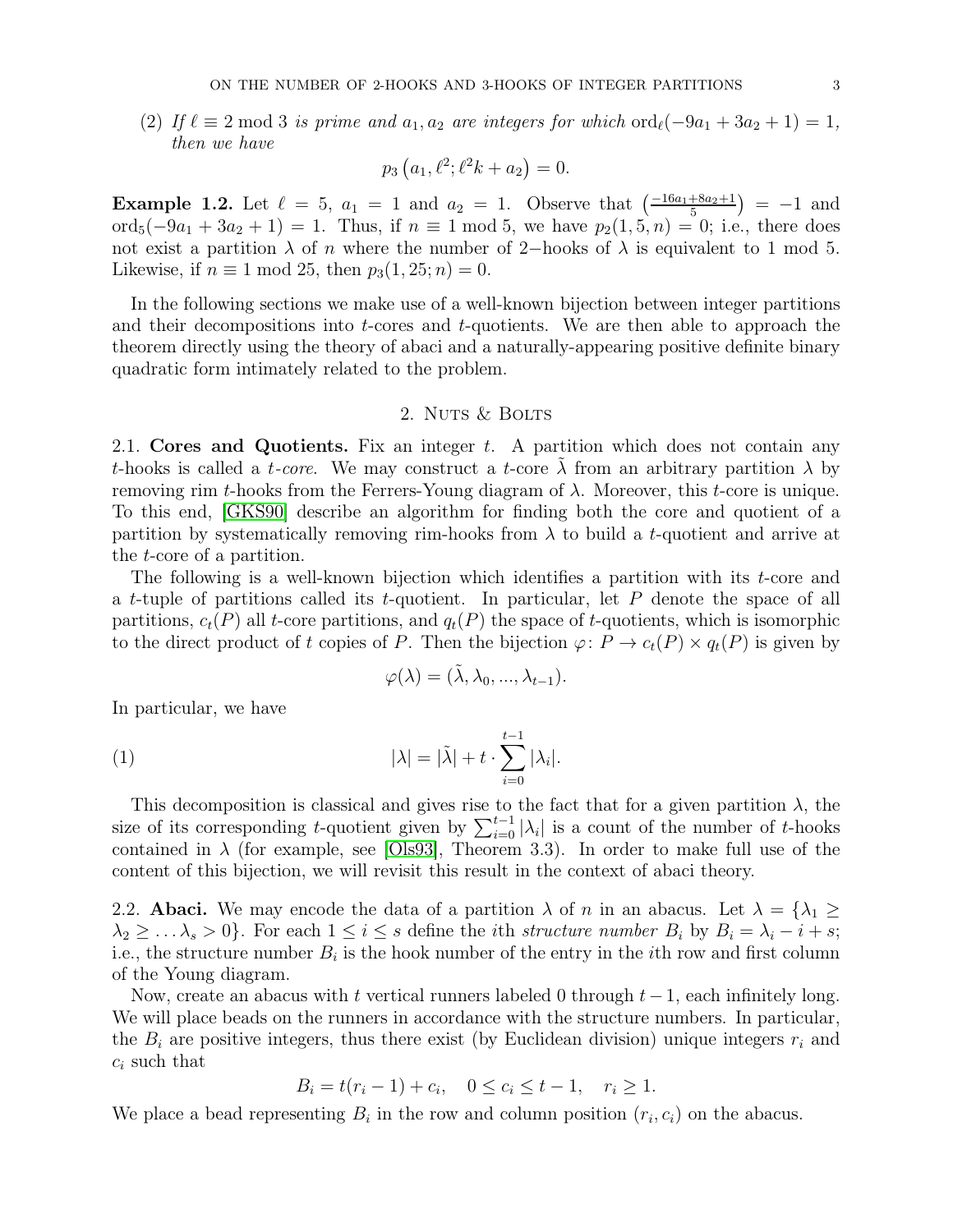For example, consider the partition  $\lambda = (5, 3, 2, 1)$ . We find  $B_1 = \lambda_1 - 1 + 4 = 5 - 1 + 4 = 8$ . Likewise,  $B_2 = 5$ ,  $B_3 = 3$ , and  $B_4 = 1$ . The corresponding abacus with  $t = 3$  is

$$
\begin{array}{c|cc} 1 & \cdot & \circ & \cdot \\ 2 & \circ & \cdot & \circ \\ 3 & \cdot & \cdot & \circ \end{array}
$$

Conversely, given an abacus with beads in positions  $\{(r_i, c_i)\}\$ , we can construct a decreasing sequence  $B_1 \geq ... \geq B_k$  by defining  $B_i = t(r_i - 1) + c_i$ . Then we can find a corresponding partition by setting  $\lambda_i = B_i + i - s$ .

**Lemma 2.1.** Removing a t-hook from a partition  $\lambda$  is equivalent to sliding a bead up one row on the abacus representing  $\lambda$ .

*Proof.* Let  $\{B_1, B_2, \ldots, B_k\}$  be a set of structure numbers for the partition  $\lambda$ . Removing a rim t-hook T from  $\lambda$  is equivalent to subtracting t from some structure number  $B_{\ell}$ , resulting in the set of structure numbers for  $\lambda \backslash T$ , given by  $\{B_1, \ldots, B_{\ell-1}, B_{\ell} - t, B_{\ell+1}, \ldots, B_k\}$  (Lemma  $2.7.13, |JK81|$ ).

By construction, the bead position on the abacus for  $B_{\ell}$  is given by  $(r_{\ell}, c_{\ell})$ , where  $B_{\ell} =$  $t(r_{\ell}-1)+c_{\ell}$ . Then

$$
B_{\ell} - t = t(r_{\ell} - 1) + c_{\ell} - t
$$
  
=  $t(r_{\ell} - 2) + c_{\ell}$   
=  $t((r_{\ell} - 1) - 1) + c_{\ell}$ ,

and thus removing a t-hook has the effect of sliding a bead up one row on the abacus.  $\Box$ 

Since rows in the abacus representing the partition  $\lambda$  are labeled with non-negative integers, and sliding a bead upward on the abacus fixes the column while subtracting 1 from the row number, the process of removing t-hooks can only be done finitely many times before arriving at an abacus representing the t-core of  $\lambda$ .

Furthermore, since removing a t-hook corresponds to sliding a bead upward on the abacus, an abacus representing a t-core partition has no gaps between beads in any column, and any non-empty column has a bead in the first row. (Theorem 4, [\[OS97\]](#page-6-6).) Following this observation, we may restate (1) in terms of the t-hooks contained in  $\lambda$ .

<span id="page-3-0"></span>**Corollary 2.2.** Let  $h_t(\lambda)$  denote the number of t-hooks contained in  $\lambda$ , and let  $\tilde{\lambda}$  denote its t-core. Then  $|\lambda| = |\tilde{\lambda}| + t \cdot h_t(\lambda)$ .

Additionally, we may thus denote the abaci of t-cores by t-tuples of non-negative integers, indicating the number of beads in each column. However, there are multiple abaci which represent a single *t*-core partition:

**Lemma 2.3** ([\[OS97\]](#page-6-6) Lemma 1). The two abaci

$$
\mathfrak{A}_1 = (a_0, a_1, \ldots, a_{t-1})
$$
 and  $\mathfrak{A}_2 = (a_{t-1} + 1, a_0, a_1, \ldots, a_{t-2})$ 

represent the same t-core partition.

By repeatedly applying the above lemma, we may find a unique abacus representation for a given t-core containing zero beads in the first column. Thus, a tuple  $(0, a_1, ..., a_{t-1})$ uniquely represents a t-core.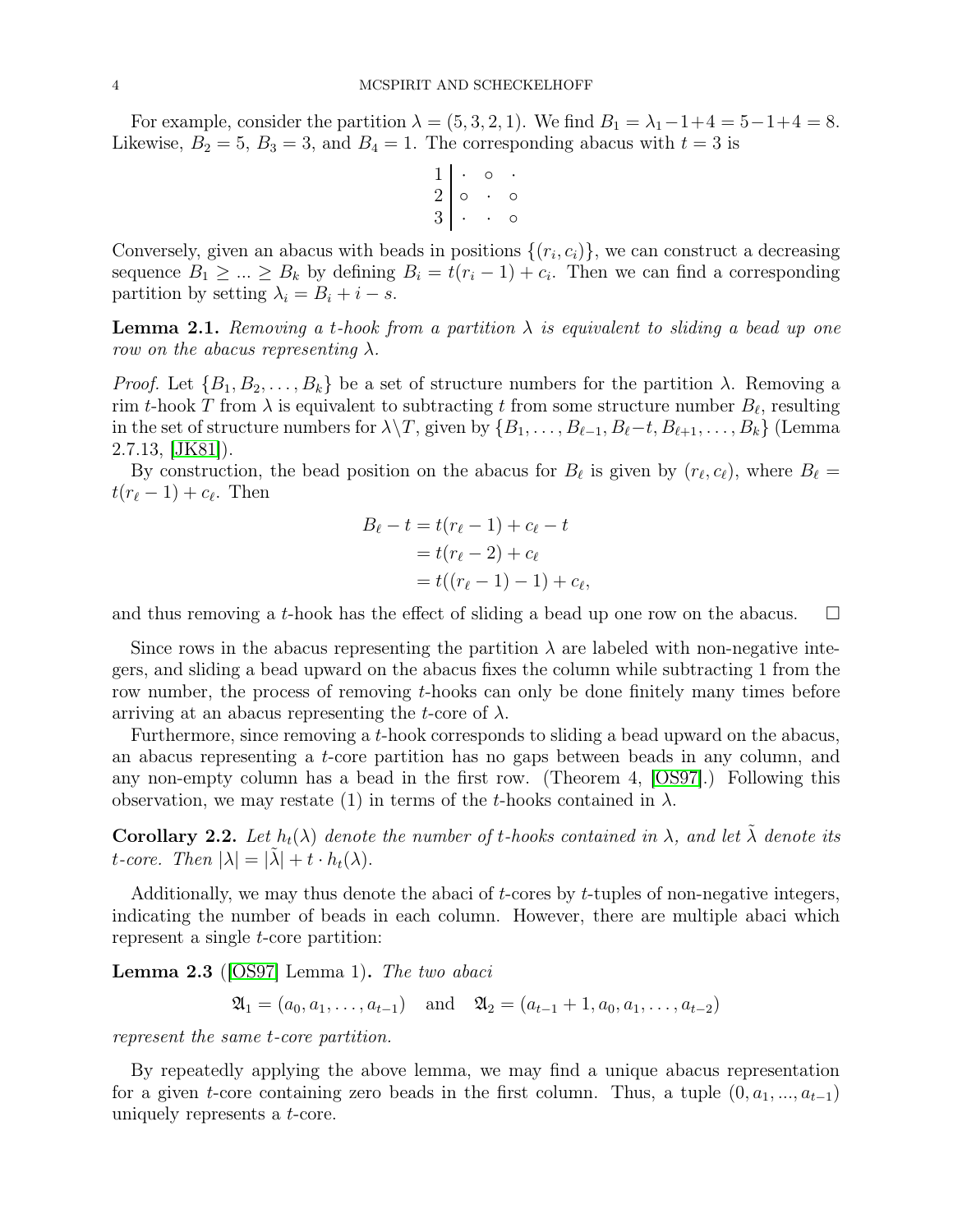2.3. Structure Theorem for 2- and 3-Cores. We now specialize to the cases where t is 2 or 3. Using the theory of abaci, we are able to completely classify 2− and 3−core partitions by looking at the divisors of  $8n + 1$  and  $3n + 1$  respectively.

**Theorem 2.4.** Let  $c_t(n)$  denote the number of t-core partitions of n.

- (1) We have  $c_2(n) = 1$  if  $8n + 1$  is an odd square, and 0 otherwise.
- (2) We have  $c_3(n) = \sum_{d|3n+1} \left(\frac{d}{3}\right)$  $\frac{d}{3}$ ). In particular,  $c_3(n) \neq 0$  if and only if for all primes  $p \equiv 2 \mod 3$ , ord<sub>n</sub> $(3n + 1)$  is even.

Remark 2.5. The equality in (1) is classical by considering the self-conjugate partitions arising from triangular numbers. The equality in (2) was first proven in [\[GO96\]](#page-6-7) by comparing coefficients of closely related modular forms.

Sketch of Proof.  $t = 2$ : First, we show that n is a triangular number if and only if  $8n + 1$  is an odd square. A triangular number has the form  $n = \frac{k(k+1)}{2}$  $\frac{(k+1)}{2}$  for some integer k. Then

$$
8n + 1 = 8 \cdot \frac{k(k+1)}{2} + 1 = 4k(k+1) + 1 = 4k^2 + 4k + 1 = (2k+1)^2.
$$

Certainly, if n is a triangular number, we have a partition  $\lambda$  where the the parts are given by  $\lambda_i = k - i + 1$  for  $1 \leq i \leq k$ , where  $n = k(k+1)/2$ . We can check that this partition is indeed a 2-core by simply noting every hook is symmetric, so the hook-length is of the form  $2k+1$  for suitable k.

Now suppose  $\lambda$  is a 2-core partition of n. Then some abacus  $\mathfrak{A} = (0, a)$  uniquely represents  $\lambda$ , and has the shape

$$
\begin{array}{c|cc} 1 & \cdot & \circ \\ \vdots & \vdots & \vdots \\ a & \cdot & \circ \end{array}
$$

Note that  $B_i = 2(a - i) + 1, 1 \leq i \leq a$ , and that a is the number of parts of the partition. Then recalling  $\lambda_i = B_i + i - a$ , we have  $\lambda_i = 2(a - i) + 1 + i - a = (a - i) + 1$ , thus

$$
n = \sum_{i=1}^{a} \lambda_i = \sum_{k=1}^{a} k = \frac{k(k+1)}{2}.
$$

 $t = 3$ : Every 3-core partition can be uniquely represented by an abacus of the form  $\mathfrak{A} = (0, a, b)$  for some non-negative integers a and b. Working backwards, we obtain an expression for  $n$  in terms of the structure numbers determined by this abacus:

$$
n = \sum_{i=1}^{a+b} \lambda_i
$$
  
=  $\sum_{i=1}^{a+b} B_i + \sum_{i=1}^{a+b} i - \sum_{i=1}^{a+b} (a+b)$   
=  $\sum_{i=1}^{a+b} B_i + \frac{(a+b)(a+b+1)}{2} - (a+b)^2$ .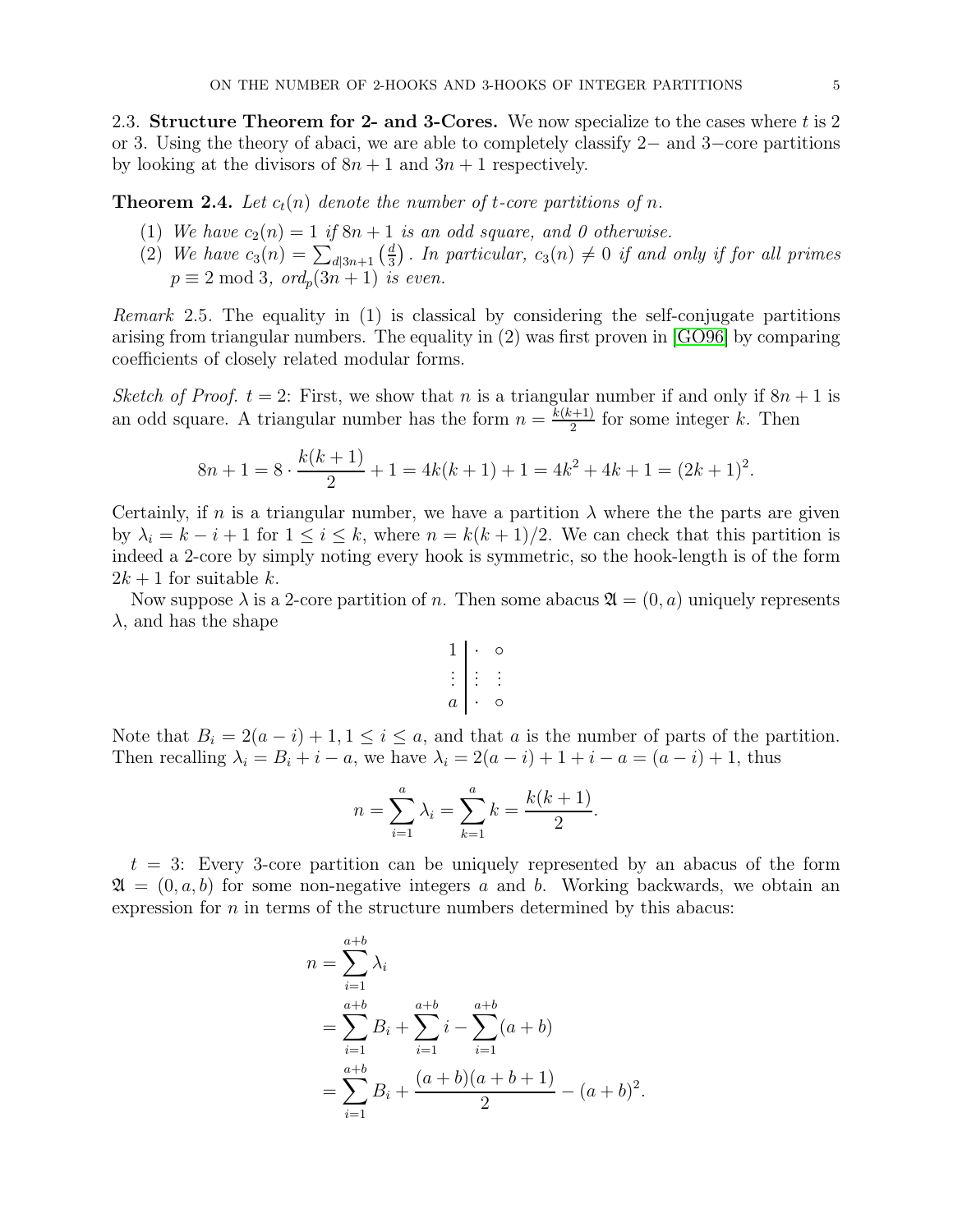Now, we need only compute the structure numbers. We may do this by considering the beads in column 1 and column 2 separately. We have

$$
\sum_{i=1}^{a+b} B_i = \sum_{i=1}^{a} (3(i-1) + 1) + \sum_{j=1}^{b} (3(j-1) + 2)
$$

$$
= 3 \cdot \frac{a(a+1)}{2} - 2a + 3 \cdot \frac{b(b+1)}{2} - b.
$$

Combining with the above and simplifying, we ultimately arrive at

$$
n = a^2 - ab + b^2 + b.
$$

Define  $x := -a + 2b + 1$ ,  $y := a + b + 1$ . Then

$$
3n + 1 = x^2 - xy + y^2.
$$

We now have an expression for  $3n + 1$  in terms of a positive definite binary quadratic form with discriminant  $D = -3$ . The ring of integers of the imaginary quadratic number field  $K = \mathbb{Q}(\sqrt{-3})$  is given by  $\mathbb{Z}[\omega]$ , where  $\omega = \frac{1+\sqrt{-3}}{2}$ . The norm on  $\mathbb{Z}[\omega]$  simplifies to  $N(\alpha + \omega \beta) = \alpha^2 - \alpha \beta + \beta^2$ . The desired equality follows from constructing a correspondence between ideals in  $\mathcal{O}_K$  with norm  $3n + 1$  as in the proof of Theorem 4.1 in [\[BN22\]](#page-6-8).

In particular, every ideal of  $\mathcal{O}_K$  is principal and factors uniquely into a product of finitely many (not necessarily distinct) prime ideals. Then given an integer prime  $p$  that divides  $3n + 1$ , we have that p is either congruent to 1 or 2 mod 3. In the latter case, p is inert and the principal ideal (p) in  $\mathcal{O}_K$  is prime with norm  $p^2$ . Thus, such p we must have an even exponent in the prime factorization of  $3n + 1$  in  $\mathbb{Z}$ . Then to determine whether *n* admits a 3-core partition, we may compute the prime factorization of  $3n + 1$  in  $\mathbb{Z}$  and check for even exponents on all primes p where  $p \equiv 2 \mod 3$ .

## 3. Proof of Theorem [1.1](#page-1-0)

Suppose  $\ell$  is an odd prime. Write  $n = \ell m + a_2$  and suppose  $\lambda \vdash n$  such that  $h_2(\lambda) = \ell k + a_1$ , or  $h_2(\lambda) \equiv a_1 \mod l$ . Denote  $|\lambda|$  by  $\tilde{n}$ . Using Corollary [2.2,](#page-3-0) we may write

$$
n = \tilde{n} + 2(\ell k + a_1) = \ell m + a_2
$$

so  $\tilde{n} = -2a_1 + a_2 + \ell(m - 2k)$ . Then

$$
8\tilde{n} + 1 = -16a_1 + 8a_2 + 1 + \ell(8m - 16k).
$$

Now,  $8\tilde{n} + 1 \equiv -16a_1 + 8a_2 + 1 \mod l$ . If  $\left(\frac{-16a_1 + 8a_2 + 1}{l}\right) = -1$ , then  $8\tilde{n} + 1$  cannot be an odd square. Since  $\lambda$  was assumed to be a 2-core, we have reached a contradiction. Thus, no such  $\lambda$  can exist.

Next, suppose  $\ell$  is a prime which is 2 mod 3. Write  $n = \ell^2 m + a_2$  and suppose  $\lambda \vdash n$  such that  $h_3(\lambda) = \ell^2 k + a_1$ , or  $h_2(\lambda) \equiv a_1 \bmod \ell^2$ . We may write

 $n = \tilde{n} + 3(\ell^2 k + a_1) = \ell^2 m + a_2$ 

so  $\tilde{n} = -3a_1 + a_2 + \ell^2(m - 3k)$ . Then

$$
3\tilde{n} + 1 = -9a_1 + 3a_2 + 1 + \ell^2(3m - 9k).
$$

Now if  $\text{ord}_{\ell}(-9a_1+3a_2+1)=1$ , then  $\ell \mid -9a_1+3a_2+1$  but  $\ell^2 \nmid -9a_1+3a_2+1$ . Since  $\ell^2$  |  $\ell^2(3n-9k)$ , we conclude that  $\ell$  divides  $3\tilde{N}+1$  but  $\ell^2$  does not. Since  $\tilde{\lambda}$  was assumed to be a 3-core, we have reached a contradiction; therefore no such  $\lambda$  can exist.